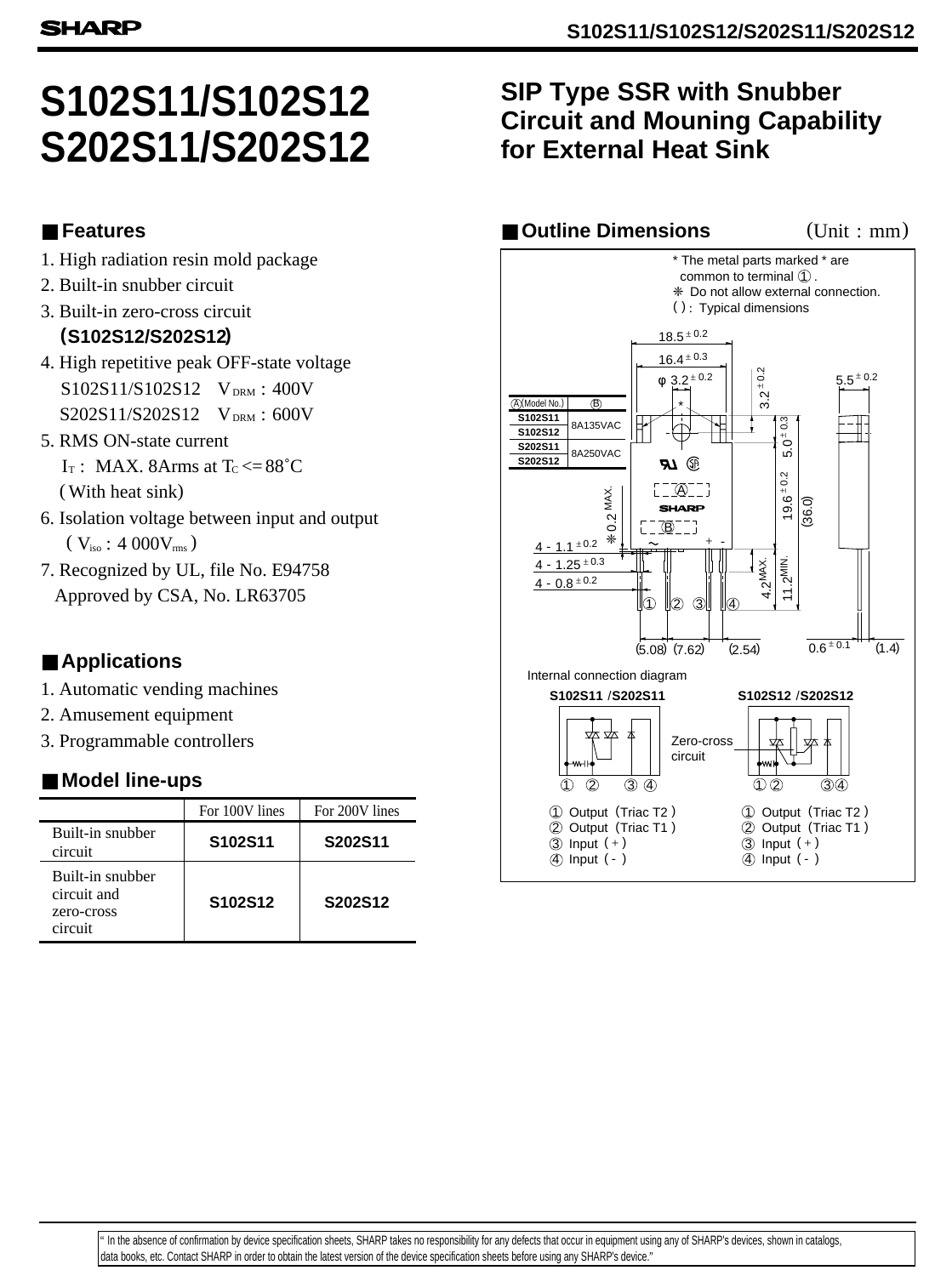## ■ **Absolute Maximum Ratings** (Ta=25<sup>°</sup>C)

| Parameter                            |                                            |                  | Symbol            | Rating           | Unit               |  |
|--------------------------------------|--------------------------------------------|------------------|-------------------|------------------|--------------------|--|
| Forward current                      |                                            | $I_{\rm F}$      | 50                | mA               |                    |  |
| Input<br>Reverse voltage             |                                            |                  | $V_{R}$           | 6                | V                  |  |
| RMS ON-state current                 |                                            | Iт               | $*48$             | A <sub>rms</sub> |                    |  |
| Output                               | <sup>*1</sup> Peak one cycle surge current |                  | I <sub>sure</sub> | 80               | A                  |  |
|                                      | Repetitive peak-OFF<br>state voltage       | S102S11/S102S12  |                   | 400              |                    |  |
|                                      |                                            | S202S11/S202S12  | V <sub>DRM</sub>  | 600              | V                  |  |
|                                      | Non-repetitive peak-OFF<br>state voltage   | S102S11/S102S12  |                   | 400              | V                  |  |
|                                      |                                            | S202S11/S202S12  | $V_{DSM}$         | 600              |                    |  |
|                                      | Critical rate of rise of ON-state current  |                  | $dI_T/dt$         | 50               | $A/\mu s$          |  |
| <sup>*2</sup> Isolation voltage      |                                            |                  | $V_{\rm iso}$     | 4 0 0 0          | $V$ <sub>rms</sub> |  |
| Operating temperature                |                                            |                  | $T_{\rm opr}$     | $-20$ to $+80$   | $^{\circ}C$        |  |
| Storage temperature                  |                                            | $T_{\text{stg}}$ | $-30$ to $+100$   | $^{\circ}C$      |                    |  |
| * <sup>3</sup> Soldering temperature |                                            | $T_{sol}$        | 260               | $^{\circ}C$      |                    |  |
| Load supply voltage                  |                                            | S102S11/S102S12  |                   | 135              | $V$ <sub>rms</sub> |  |
|                                      |                                            | S202S11/S202S12  | $V_{\text{out}}$  | 250              |                    |  |

\*1 50Hz sine wave, start at Tj= 25˚C

\*2 60Hz AC for 1 minute, RH= 40 to 60% , Apply voltages between input and output, by the dielectric withstand voltage tester with zero-cross circuit. (Input and output shall be shorted respectively).

(Note) When the isolation voltage is necessary at using external hear sink, please use the insulation sheet.

\*3 For 10 seconds

\*4 Tc  $\leq$  88°C

## ■ **Electro-optical Characteristics**

 $(Ta = 25^{\circ}C)$ 

| Parameter                                             |                                                           | Symbol          | Conditions        | MIN.                                            | TYP.                     | MAX.                     | Unit                     |                     |
|-------------------------------------------------------|-----------------------------------------------------------|-----------------|-------------------|-------------------------------------------------|--------------------------|--------------------------|--------------------------|---------------------|
|                                                       | Forward voltage                                           |                 | $V_F$             | $I_F = 20mA$                                    |                          | 1.2                      | 1.4                      | V                   |
| Input                                                 | Reverse current                                           |                 | $I_R$             | $V_R = 3V$                                      | $\overline{\phantom{0}}$ | $\overline{a}$           | $10 - 4$                 | $\mathsf{A}$        |
|                                                       | ON-state voltage                                          |                 | $V_T$             | $Ir = 2Arms$                                    | -                        | $\overline{a}$           | 1.5                      | V <sub>rms</sub>    |
| Output                                                | Minimum                                                   | S102S11/S102S12 | $I_{op}$          | $V_{out} = 120 Vrms$                            |                          | $\overline{\phantom{a}}$ | 50                       | $mA$ <sub>rms</sub> |
|                                                       | Operating current                                         | S202S11/S202S12 |                   | $V_{\text{out}} = 240 V \text{rms}$             |                          |                          |                          |                     |
|                                                       | Open circuit                                              | S102S11/S102S12 | I <sub>leak</sub> | $V_{\text{out}} = 120 V \text{rms}$             | -                        | $\overline{a}$           | 5                        | $mA$ <sub>rms</sub> |
|                                                       | leak current                                              | S202S11/S202S12 |                   | $V_{\text{out}} = 240 V \text{rms}$             | $\overline{\phantom{0}}$ | $\overline{\phantom{a}}$ | 10                       |                     |
|                                                       | Critical rate of rise of OFF-state<br>voltage             |                 | dV/dt             | $V_D = 2/3V_{DRM}$                              | 30                       | $\overline{\phantom{a}}$ | $\overline{\phantom{a}}$ | $V/\mu$ s           |
|                                                       | Critical rate of rise of<br>Commutating OFF-state voltage |                 | $(dV/dt)_C$       | $Tj = 125 °C$<br>$dI_1/dt = -4.0A/ms$ ,<br>$*5$ | 5                        | $\overline{\phantom{a}}$ | $\overline{\phantom{0}}$ | $V/\mu$ s           |
|                                                       | Zero-cross voltage                                        | S102S12/S202S12 | $V_{OX}$          | $I_F = 8mA$                                     | -                        | $\overline{\phantom{a}}$ | 35                       | V                   |
|                                                       | Minimum trigger<br>current                                | S102S11/S202S11 | $I_{FT}$          | $V_D = 12V$ , $R_L = 30 \Omega$                 | ٠                        | $\overline{\phantom{a}}$ | 8                        | mA                  |
|                                                       |                                                           | S102S12/S202S12 |                   | $V_D = 6V$ , $R_L = 30 \Omega$                  | $\overline{a}$           | $\overline{\phantom{a}}$ | 8                        | mA                  |
| Transfer<br>charac-                                   | Isolation resistance                                      |                 | $R_{\rm ISO}$     | DC500V, RH = 40 to 60 %                         | $10^{10}$                | $\overline{\phantom{a}}$ | $\overline{a}$           | Ω                   |
| teristics                                             | S102S11/S202S11<br>Turn-on time<br>S102S12/S202S12        |                 | AC60Hz            | -                                               | $\overline{a}$           | 1                        | ms                       |                     |
|                                                       |                                                           |                 | $t_{on}$          |                                                 | $\overline{\phantom{0}}$ | $\overline{\phantom{a}}$ | 9.3                      | ms                  |
|                                                       | Turn-off time                                             |                 | $t_{\text{off}}$  | AC60Hz                                          | ٠                        | $\overline{\phantom{a}}$ | 9.3                      | ms                  |
| Thermal resistance<br>(Between junction and case)     |                                                           | $R_{th(j-c)}$   |                   |                                                 | 4.0                      | $\overline{\phantom{a}}$ | $\degree$ C/W            |                     |
| Thermal resistance<br>(Between junction and ambience) |                                                           | $R_{th(j - a)}$ |                   |                                                 | 40                       | $\overline{a}$           | $\degree$ C/W            |                     |

\*5 **S102S11/S102S12**: V<sub>D</sub>= 400V **S202S11/S202S12**: V<sub>D</sub>= 600V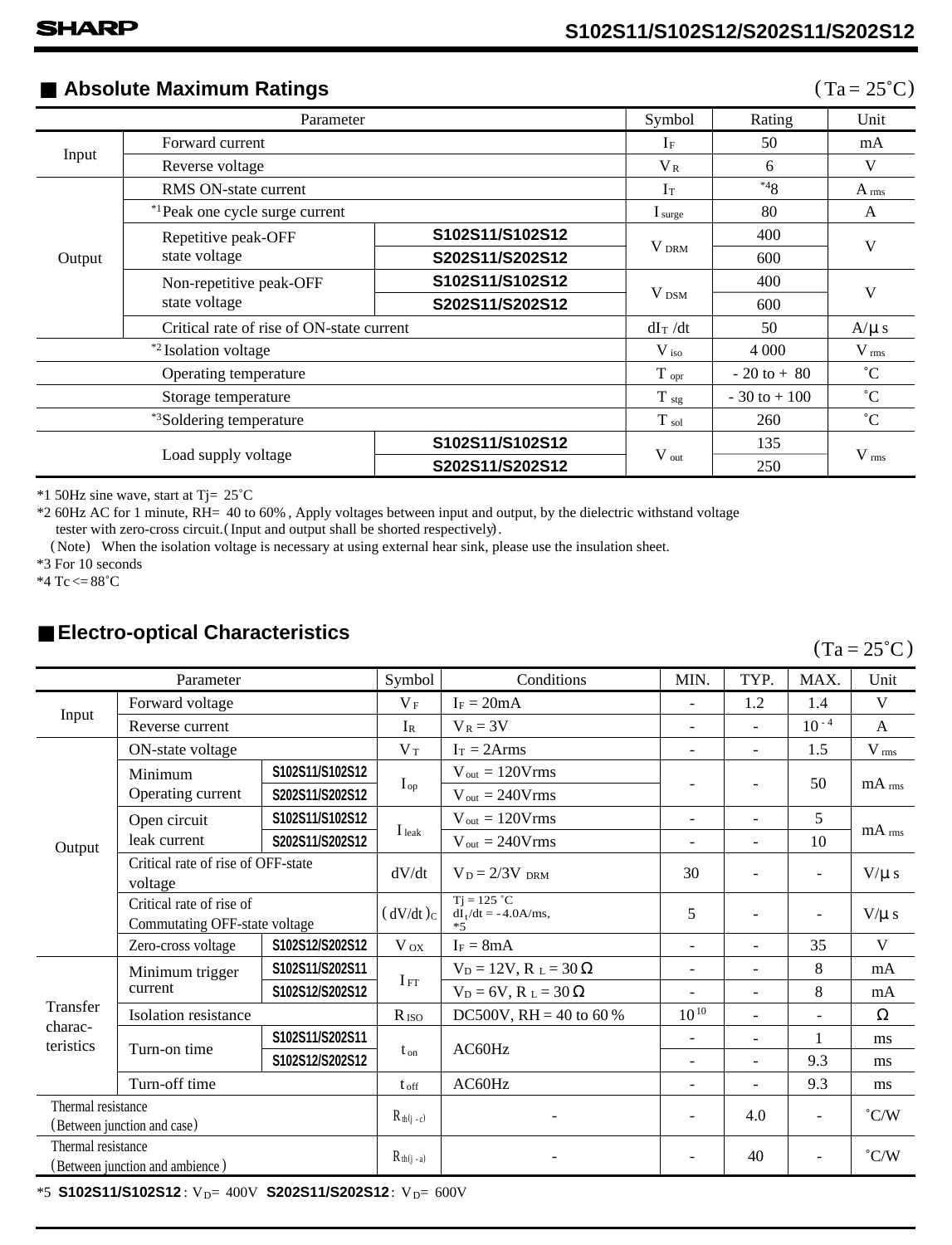









**Fig. 2 RMS ON-state Current vs. Ambient Temperature**



**Fig. 4 Surge Current vs. Power-on Cycle**



**Fig. 6 Minimum Trigger Current vs. Ambient (S102S11/S202S11)**